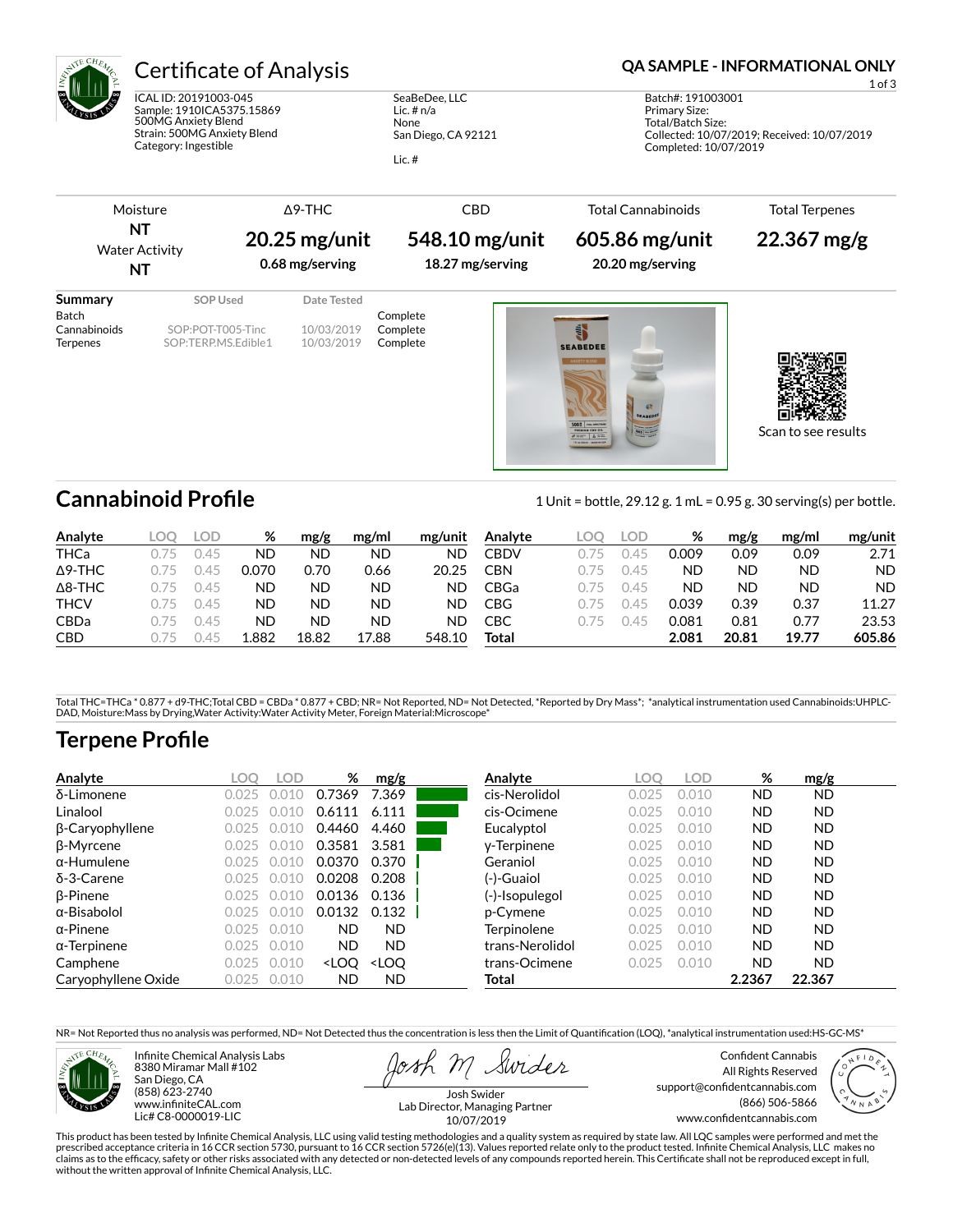

ICAL ID: 20191003-045 Sample: 1910ICA5375.15869 500MG Anxiety Blend Strain: 500MG Anxiety Blend Category: Ingestible

SeaBeDee, LLC Lic. # n/a None San Diego, CA 92121

Lic. #

### Certificate of Analysis **Certificate of Analysis QA SAMPLE - INFORMATIONAL ONLY**

2 of 3 Batch#: 191003001 Primary Size: Total/Batch Size: Collected: 10/07/2019; Received: 10/07/2019 Completed: 10/07/2019

# **Residual Solvent Analysis**

| Category 1 | .00 | LOD | .imit | <b>Status</b> | Category 2 | LOO | LOD | .imit | <b>Status</b> | Category 2 | LOO | LOD | ∟imi† | <b>Status</b> |
|------------|-----|-----|-------|---------------|------------|-----|-----|-------|---------------|------------|-----|-----|-------|---------------|
|            |     |     |       |               |            |     |     |       |               |            |     |     |       |               |

NR= Not Reported thus no analysis was performed, ND= Not Detected thus the concentration is less then the Limit of Quantification (LOQ),\*analytical instrumentation used=HS-GC-MS\*

## **Heavy Metal Screening**

| $\widehat{\phantom{m}}$<br>м<br>$-$<br>$\sim$ | $\sim$ $\sim$<br>w<br>$\sim$ | Limi | Status |
|-----------------------------------------------|------------------------------|------|--------|
|                                               |                              |      |        |

NR= Not Reported thus no analysis was performed, ND= Not Detected thus the concentration is less then the Limit of Quantification (LOQ), \*analytical instrumentation used:ICP-MS\*

## **Microbiological Screening**

| `≏sult |
|--------|
|--------|

ND=Not Detected; \*analytical instrumentation used:qPCR\*



Infinite Chemical Analysis Labs 8380 Miramar Mall #102 San Diego, CA (858) 623-2740 www.infiniteCAL.com Lic# C8-0000019-LIC

Josh M Swider

Confident Cannabis All Rights Reserved support@confidentcannabis.com (866) 506-5866 www.confidentcannabis.com



Josh Swider Lab Director, Managing Partner 10/07/2019

This product has been tested by Infinite Chemical Analysis, LLC using valid testing methodologies and a quality system as required by state law. All LQC samples were performed and met the prescribed acceptance criteria in 16 CCR section 5730, pursuant to 16 CCR section 5726(e)(13). Values reported relate only to the product tested. Infinite Chemical Analysis, LLC makes no<br>claims as to the efficacy, safety o without the written approval of Infinite Chemical Analysis, LLC.